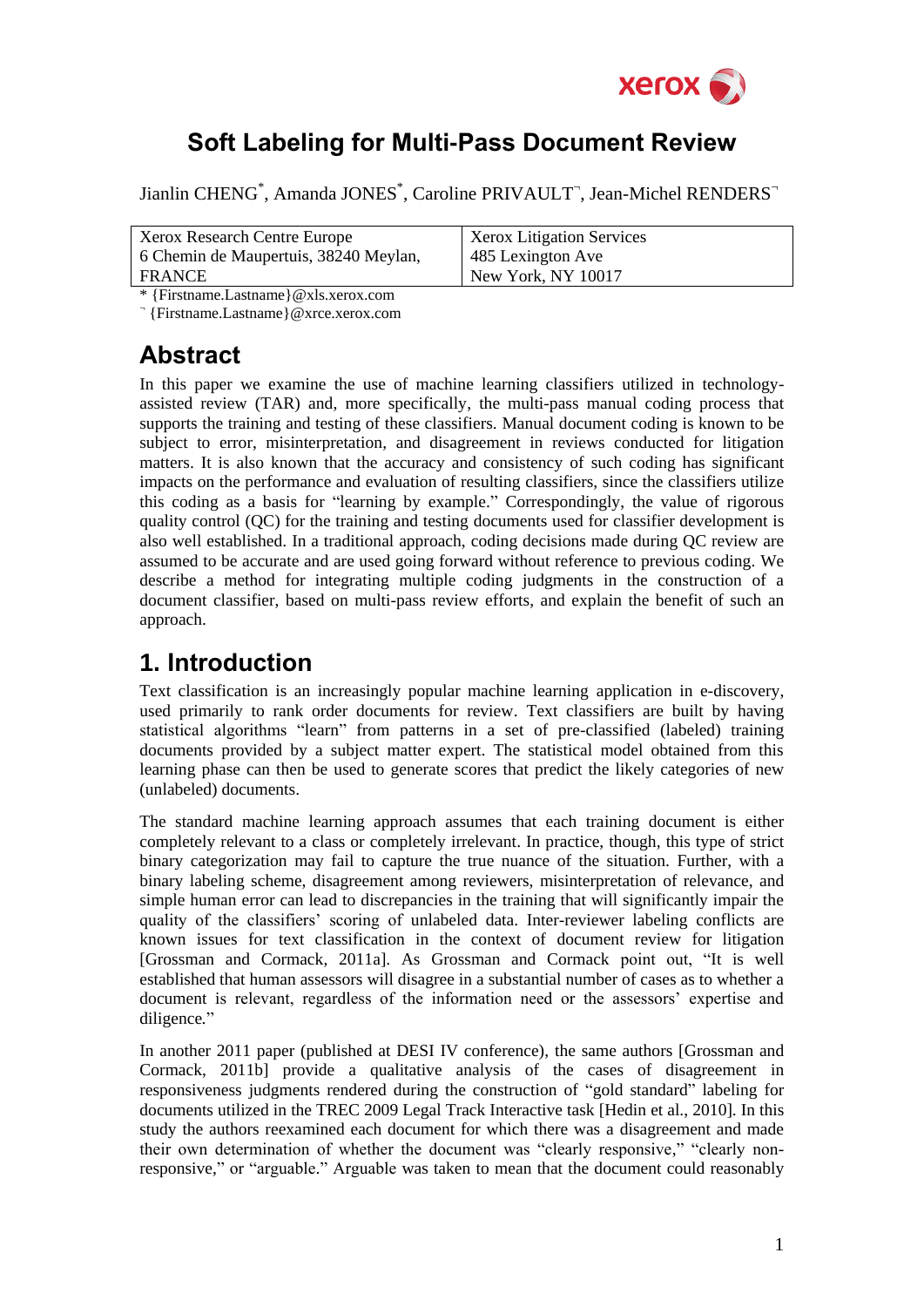

be interpreted as either responsive or not responsive, given the production request and review guidelines. Grossman and Cormack conclude in their study that "the vast majority of cases of disagreement are a product of human error rather than documents that fall in some 'gray area' of responsiveness*.*" While this specific view is not shared by all practitioners, there is widespread consensus that binary tagging by human reviewers is susceptible to inconsistency and that this inconsistency can lead to inaccurate and unreliable training material for statistical classifiers.

Exploring a related theme, Eli Nelson [Nelson, 2011] discusses what he calls "the false dichotomy of relevance*.*" According to Nelson, even in straightforward legal matters there are few documents that can be considered 100% responsive or 100% non-responsive to a production request. Therefore, he suggests that the standard binary labeling employed in responsiveness review may not be appropriate, describing it as an "enforced binary classification of relevance*.*"

When reviewers have at their disposal only Yes/No coding values to express their judgments, the following effects are observed:

- "Safety net" strategies may emerge, whereby reviewers err on the side of positive judgments to avoid missing responsive documents. Consequently, marginally responsive documents are assigned labels that are equivalent to those assigned to strongly responsive documents.
- Inter-reviewer disagreement may be exacerbated. Having no means of conveying ambiguity, uncertainty, or nuance in their judgments, reviewers may develop their own rules and strategies for arriving at binary decisions, and these individual rule systems will inevitably differ from one reviewer to the next, creating systematic conflicts in labeling.

These coding strategies are quite understandable and may even be necessary in the context of a traditional linear review where, ultimately, all documents must simply be produced or not produced according to the label they have been assigned. However, in the context of TAR, these strategies, along with the types of labeling errors and discrepancies discussed earlier, may lead to at least two very negative consequences:

- The classifier may be poorly trained, since it will interpret and treat the text of marginally responsive documents, and even some mislabeled non-responsive documents, as equal in responsiveness to the text of strongly responsive documents. Thus, the classifier will not learn to differentiate accurately between relevant and irrelevant text.
- Evaluation of the classifier's performance may be skewed in unpredictable ways, and calibration of the system may be impaired, because marginally relevant and mislabeled documents will be included in the gold standard against which the classifier is tested and tuned.

The issues raised by a strict Yes/No coding system pose challenges and create inefficiencies even within a fully manual review. As Nelson [Nelson, 2011] observes, "when forcing documents to live in a yes/no world, a marginal yes will be considered the same as an obvious, smoking-gun yes for all follow-on evaluations." This means that all yes-coded documents will require the same downstream resource investments, regardless of their actual value to the case or the accuracy of their labeling. For machine-learning approaches to technology-assisted review, where performance measurement plays a central role in model refinement and ultimately determines the course for downstream review, these issues can have an even more significant impact. A model informed by erroneous or conflicting coding will propagate that confusion across an entire review population, resulting in unreliable classifications.

This suggests that a rigorous QC process is vital for ensuring accurate labeling of documents participating in the training and testing of statistical models for TAR. Barnett and co-authors [Barnett et al., 2009] illustrated that even a modest number of corrections of erroneous coding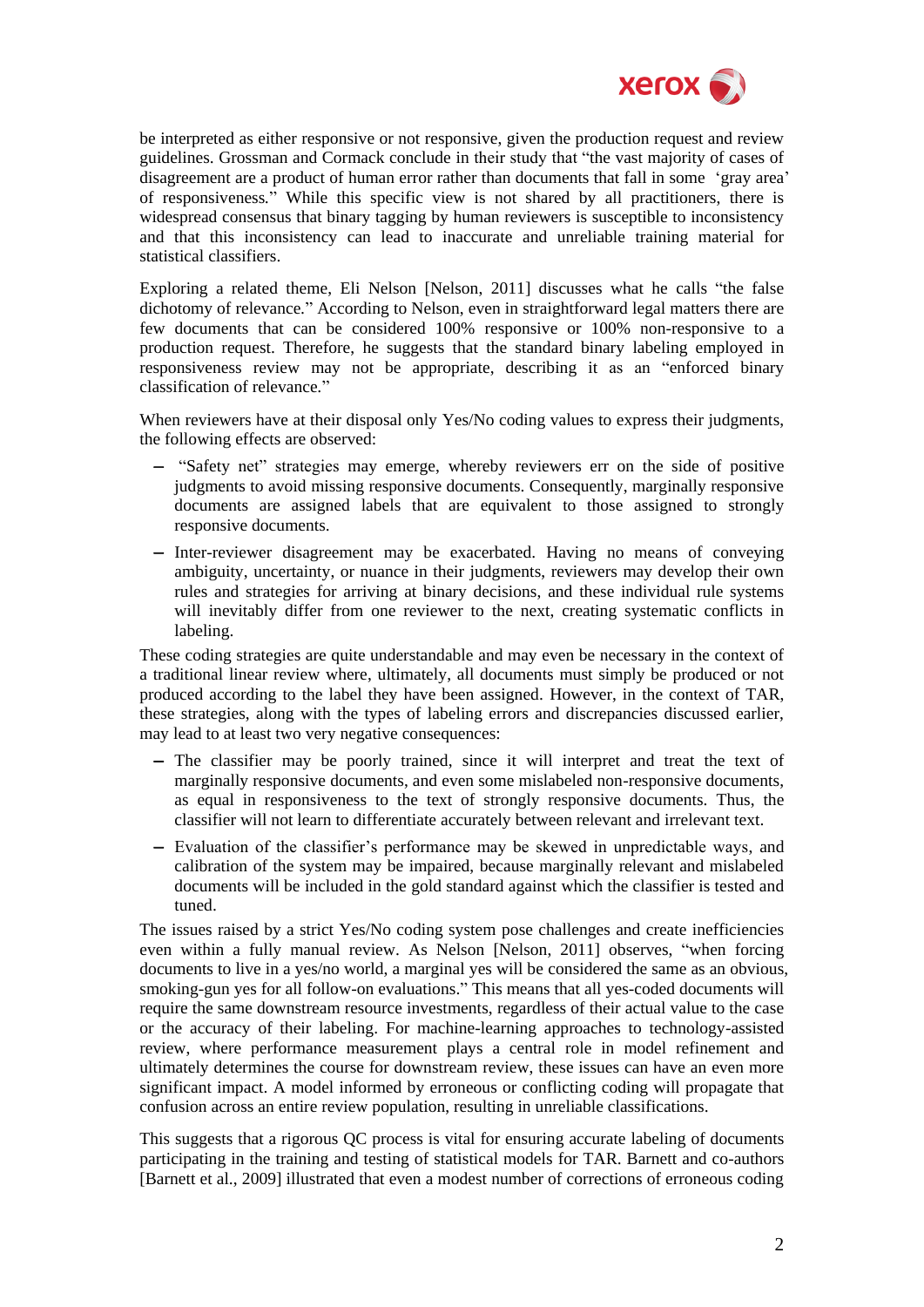

can, in some instances, lead to non-trivial improvements in TAR model performance. Rereviewing documents for the purpose of QC can be a time-consuming endeavor, however, and it is sometimes perceived by review teams to be little more than a costly burden. Thus, it would be beneficial to have a means of leveraging QC efforts to the greatest possible advantage.

In this paper, we explore the possibility of utilizing multiple coding inputs, obtained via firstand second-pass QC reviews, to realize non-binary relevance statuses for documents. The goal of this approach would be to enhance TAR performance by increasing sensitivity to the more gradient nature of relevance, thereby maximizing the value and potential of the QC process. The paper is organized as follows: in Section 2 we propose a "soft labeling" strategy and discuss the benefits observed when this strategy is applied to several mock Enron matters from previous years' TREC Legal Track exercises. Section 3 details those experiments, and Section 4 presents related research. Finally, Section 5 discusses conclusions.

# **2. Soft Labeling**

We propose utilization of a non-binary labeling scheme for documents that we call "soft labeling." A soft-labeled document will be associated with weights for one or more categories. These weights are based on the multiple coding inputs that may be obtained for each document as a result of typical first-pass manual review being followed by a second-pass QC review.

We focus on the category of responsiveness, but the approach could be applied to any other binary classification scheme.

### **2.1 Labeling documents with non-binary codes**

This section briefly reviews two basic machine learning methods, namely logistic regression and Probabilistic Latent Semantic Analysis (PLSA).

If we denote a training set as a collection of n pairs  $\langle y^i, d^i \rangle$ , where  $y^i = 1$  represents "*belonging to class R*" versus  $y^i = 0$  represents "*not belonging to class R*". A logistic regression model formulation (see [Agresti, 2007] and [Balaji et al. 2005]) expresses the probability for  $d^i$  to belong to class R as: 1, 2007] and [Baraji et al. 2005]) express<br>  $(y=1|d^i) = e^{a_0 + \sum_{j=1}^{M} \alpha_j * d_j^i} / (1+e^{a_0 + \sum_{j=1}^{M} \alpha_j * d_j^i})$ *p y <sup>d</sup> <sup>e</sup> <sup>e</sup>*  $=1 | d^i) = e^{\alpha_0 + \sum_{j=1}^{M} \alpha_j * d_j^i} / (1 + e^{\alpha_0 + \sum_{j=1}^{M} \alpha_j * d_j^i})$ , where  $a^i = (d_1^i, d_2^i, ..., d_M^i)$  $d^i = (d_1^i, d_2^i, ..., d_M^i)$  is the feature vector encoding a document d<sup>i</sup> on M features. The regression coefficients  $\alpha = (\alpha_0, \alpha_1, ..., \alpha_M)$  are computed by maximizing the regularized log likelihood of the observed data expressed as:

likelihood of the observed data expressed as:  
\n
$$
ll = \sum_{i=1}^{n} [y^{i} * (\alpha_{0} + \sum_{j=1}^{M} \alpha_{j} d_{j}^{i}) - \log[1 + e^{(\alpha_{0} + \sum_{j=1}^{M} \alpha_{j} d_{j}^{i})}]] + R(\alpha_{1}, ..., \alpha_{M}),
$$
 where the last term is

the regularization term (typically the L1-norm or the L2-norm of the regression coefficient vector). The y<sup>i</sup> values here are not limited to binary values and can, therefore, naturally serve the purpose of expressing nuance in a document's class membership. In other words, one can still use most of the standard logistic regression training algorithms (e.g., the Iteratively Reweighted Least Squares or the Bound Optimization algorithms [Balaji et al., 2005]) without any change.

Similarly, PLSA (see [Hofmann, 1999]) offers a natural way to build a text classifier using soft-labeled samples. PLSA is essentially designed to be a soft clustering/soft classification framework. It attempts to identify the  $P(w | C)$  values – i.e., word language models for categories or clusters (C) -, such that  $P(w | d^i) \cong \sum_c P(w | C) * P(C | d^i)$ , where  $P(w | d^i)$  is the observed frequency of word  $w$  in document  $d^i$ . In the categorization task, assuming that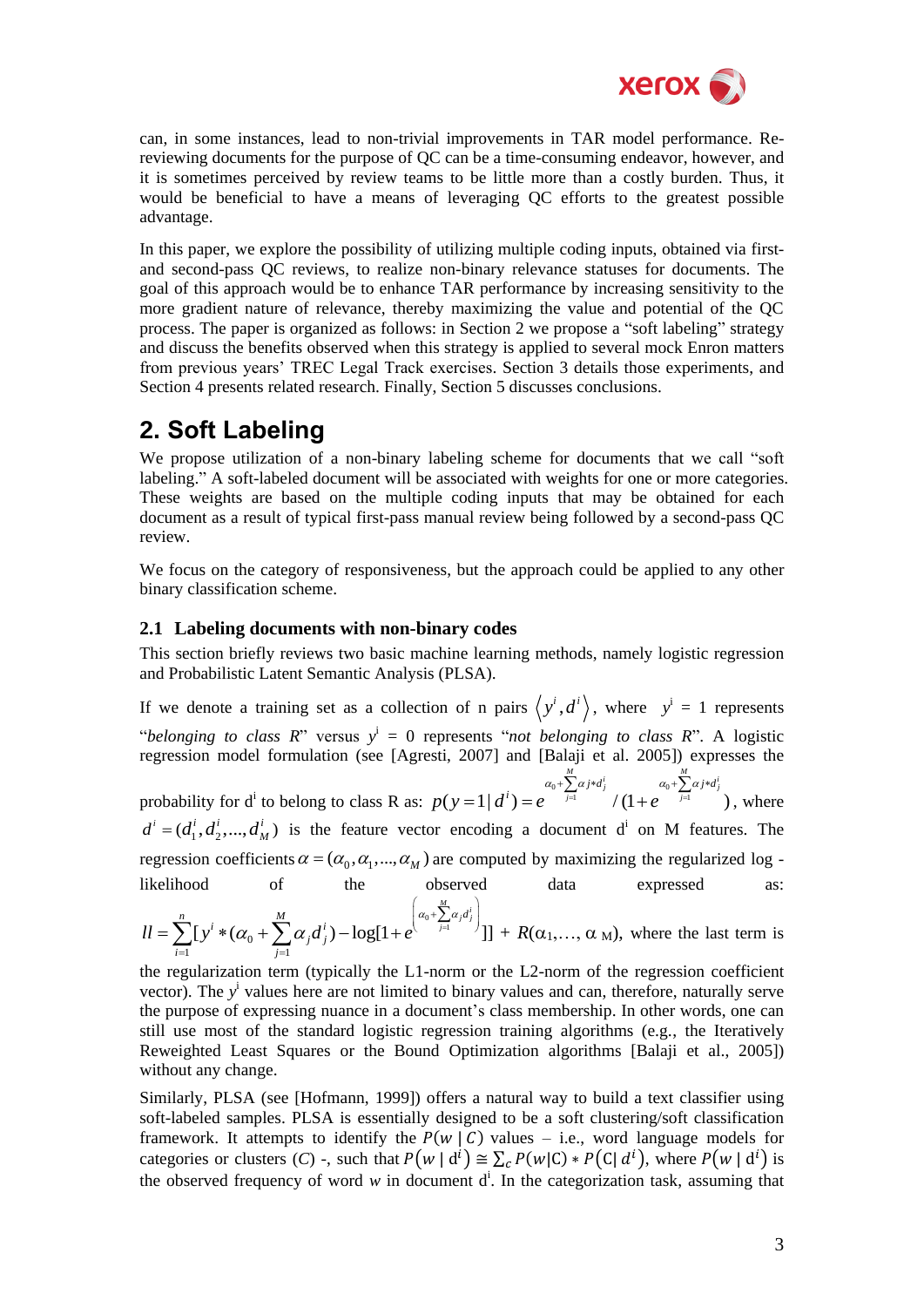

there are two classes corresponding to  $y=0$  and  $y=1$ , the word occurrences in training documents  $[P(d_i^i | d^i)]$  as well as the class memberships of the training documents'  $[P(y)]$  $(1 | d<sup>i</sup>)$ ] values are provided as inputs; the class membership can be expressed as the soft label weight associated with each document. Solving the equation typically involves the use of the EM-algorithm in a way that is similar to the folding-in algorithm [Hofmann, 1999]. Note that, in the hard label case  $(P(y = 1 | d<sup>i</sup>)$  is either 0 or 1), solving this equation is much simpler as it amounts to computing word counts by category, followed by a simple normalization.

This review of two basic machine learning techniques is intended to illustrate that both approaches naturally support soft-labeled inputs.

The more challenging task is determining how soft labeling can be incorporated at the manual coding stage of the modeling process with minimal disruption to review workflow. A very direct approach might be to allow reviewers to freely express the level of uncertainty or ambiguity they wish to associate with a document using a continuous numeric scale ranging from 0-1. For example, reviewers could assign a value of 0.85 to documents they believe to be responsive but with some degree of uncertainty. A value of 1.0 could be assigned to clearly responsive documents, a value of 0.20 could be applied non-responsive documents with a hint of responsiveness, and a value of 0 could be assigned to completely irrelevant documents.

In this way, reviewers would be able to convey much more information regarding their assessment of a document's contents and its value to the review. Unfortunately, defining a responsiveness scale that could be applied consistently and intuitively by human reviewers in a way that would be maximally beneficial from a statistical modeling standpoint would be extremely challenging, if not impossible.

If a responsiveness scale cannot be defined such that it is simple and intuitive for human reviewers to use consistently, then adopting a graded approach to coding would simply reintroduce and exacerbate the problems stemming from the type of inconsistent binary coding discussed above. Thus, instead of approaching the non-binary responsiveness scoring directly, we put forth, in the next section, more practical options for indirectly obtaining graded responsiveness assessments at the quality control stage of a review.

#### **2.2 Soft labels for modeling QC changes**

In most technology-assisted document reviews, a certain number of documents are selected for QC, wherein the documents' coding is re-examined and corrected as needed before being included as part of the finalized training sample for the machine learning classifier. Documents that undergo QC can have their current labeling either confirmed or overturned by reviewers. Typically, the document coding assigned during the QC review prevails and is used in the final modeling effort. As an alternative, we propose deriving adjusted labels, based on the results of the QC examination, to reflect any disagreements between the documents' original and final coding. This information can then be incorporated into the model in the form of document soft labels.

The approach can be formulated generally as follows:

- let  $y_1^i$  be the 0/1 labeling of document  $d^i$  assigned during a first-pass review for class C
- let  $y_2^i$  be the 0/1 labeling of sample  $d^i$  assigned during a second-pass review for class C.

The new label of document  $d^i$  is computed as,  $y_3^i = \min\{(\alpha y_1^i + \beta y_2^i), 1\}$  with [0; 1] and  $\alpha + \beta \ge 1$ . When  $\alpha = 0$ , all emphasis is given to the 2nd review judgment and mitigated through the parameter β. When  $β = 0$ , all emphasis is given to the 1st review judgment and mitigated through the parameter  $\alpha$ . Note that the "min" operator is only active when both reviewers agree on the positive label. In this case, the new label is 1; there is no real truncation effect.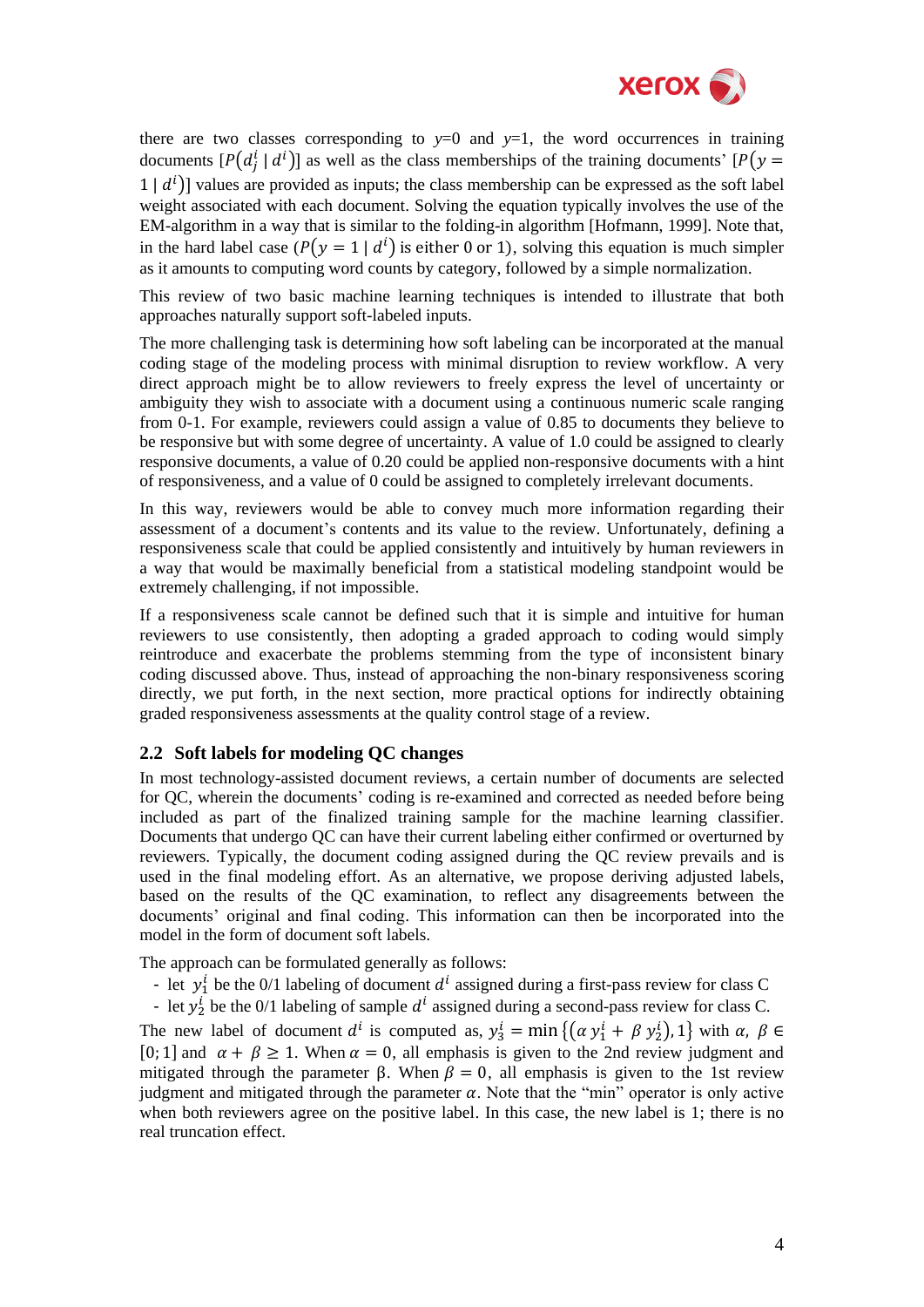

Documents from the training set that are simply confirmed by the QC team as being correctly coded as responsive or non-responsive will retain their existing binary  $y_1^i$  values; documents whose coding is changed by the QC team will receive a  $y_3^i$  soft label.

In the cases that we address in the experiment section, the coding history revealed an interesting asymmetry in the reviewers' disagreements. Specifically, we observed that disagreements were much more frequent for documents originally coded as responsive.

For example, consider the two-pass adjudicated TREC 2009 Legal Track Interactive Task review described by Grossman and Cormack [Grossman and Cormack, 2011a]. From the figures those authors collected for each topic, we observe the following:

- 1552 documents of the 5386 documents coded as responsive in the first-pass review were re-coded as non-responsive (28.8%).
- 1100 documents of the 41,913 documents coded as non-responsive in the first-pass review were re-coded as responsive (2.6%).

Overall if we use  $d(A)=0/1$  to denote the judgment of a 1st reviewer A on a document d, and  $d(B)=0/1$  to denote the judgment of a reviewer B on a document d in second-pass review, with 1 meaning responsive and 0 meaning non-responsive, we observe from the same figures that the probability that  $d(A) \neq d(B)$  is around 5.6% overall, while the probability that  $d(A) \neq$  $d(B)$  rises to ~29% when  $d(A)=1$ . That is, there is a much higher likelihood of documents originally coded as responsive to be changed to non-responsive than vice versa.

Consequently, we judged that disagreements between reviewers' judgments should be treated somewhat differently depending on whether the QC disagreement involved documents originally labeled responsive as opposed to non-responsive.

In a symmetrical model, we would introduce soft labels upon reviewers' disagreement through a single parameter, regardless of the original coding, as follows:  $y_3^i = \min \{ (\alpha y_1^i)$  $(1 - \alpha) y_2^i$ ,  $1$  =  $(\alpha y_1^i + (1 - \alpha) y_2^i)$ , with  $\alpha, \beta \in [0, 1]$ . If  $\alpha = 1$ , the soft label model is equal to the model trained from the  $y_1$ <sup>i</sup> binary codes after first-pass review. With  $\alpha = 0$ , the soft label model is equal to the model trained from the  $y_2$ <sup>i</sup> binary codes from second-pass review. This symmetrical soft label model should be compared to an asymmetrical soft label model where two independent parameters,  $\alpha$  and  $\beta$ , are used for tuning the soft label effect differently according to the original coding:  $y_3^i = \min\{(\alpha y_1^i + \beta y_2^i), 1\}$ . This general function could be interpreted as follows:

- if the 1<sup>st</sup> judgment is responsive and the  $2<sup>nd</sup>$  is non-responsive, then assign a weighted (soft) label of  $\alpha$  to the document:
- if the 1<sup>st</sup> judgment is non-responsive and  $2<sup>nd</sup>$  is responsive, then assign a weighted (soft) label of β to the document

Experimental evidence (see next section) indicated that choosing  $\alpha = 0.75$  and  $\beta = 0.9$  resulted in superior performance, regardless of the topic. While this was universally true for all the data sets and topics we examined, we would not assert that using these values as fixed settings would necessarily lead to optimal performance in all circumstances. Instead, customized tuning of the  $\alpha$  and  $\beta$  values to fit the given data set would likely lead to optimal performance most often.

### **2.3 An alternative strategy: late fusion of models**

Our soft labeling approach targets training inputs as a means of reflecting non-binary relevance in document review. However, it would also be possible to operate on classifier outputs to achieve this objective. This alternative would be considered a "late fusion" approach and would involve building separate models based on the pre-QC binary coding and the post-QC binary coding and combining the output scores of these models to arrive at final classifications. In other words, this alternative consists of training a first classifier from firstpass binary codes, a second classifier from second-pass binary codes, and combining their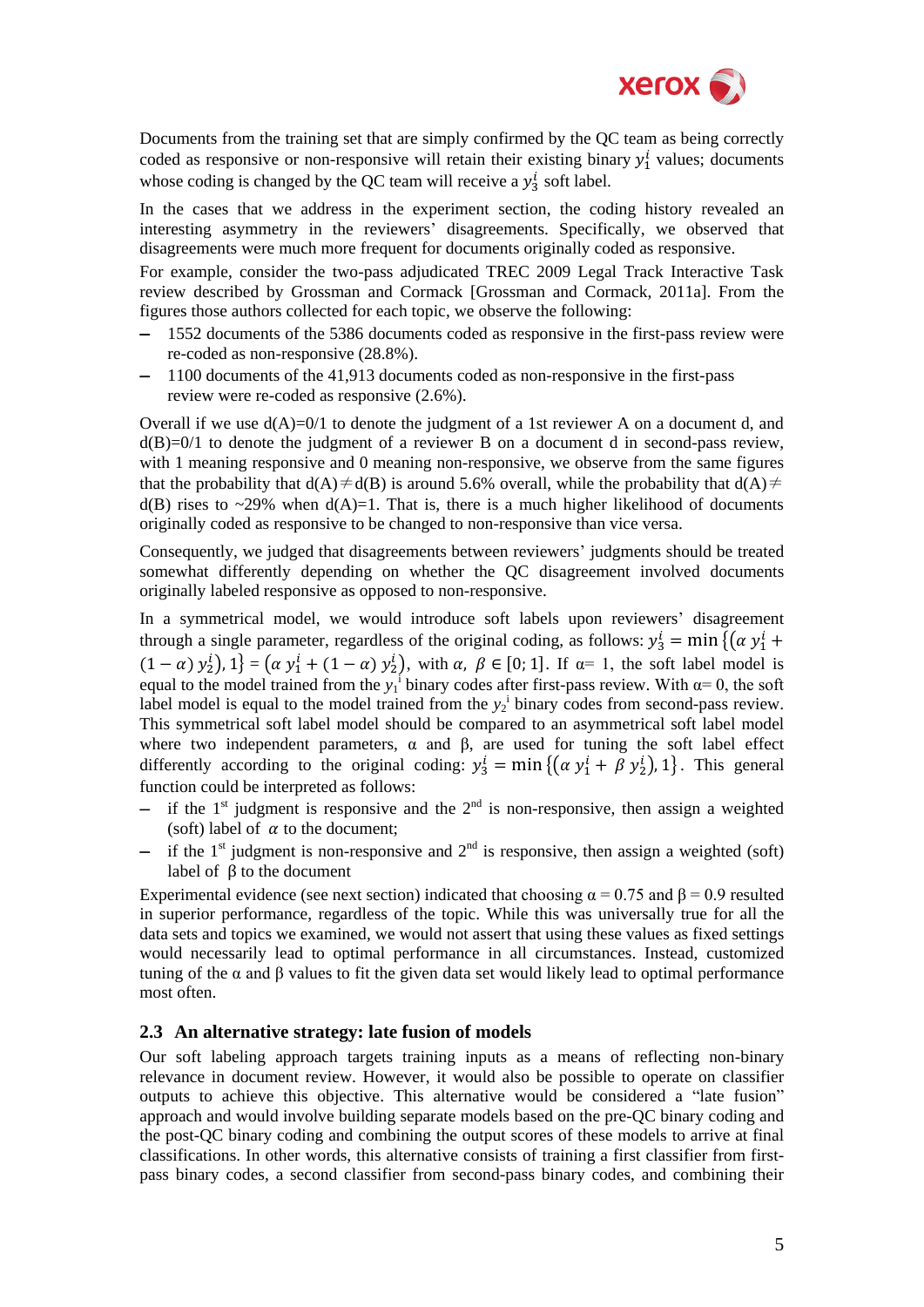

outputs by convex combination. We will compare this strategy with the soft labeling strategy in the following section.

## **3. Detailed Experiments**

This section provides a description of the experimental results obtained from testing the soft labeling approach described above against the TREC 2010 Legal Track Learning Task data.

### **3.1 Simulation of QC review using 2010 TREC Legal Track data**

The TREC 2010 Legal Track Learning Task provides a suitable framework for simulation of a two-stage review (see [Cormack et al., 2010]). Thus, we were able to draw upon this as a source of data for testing our proposed soft labeling approach. In the 2010 Learning Task, participants were required to estimate the probability of responsiveness for each document in a large collection, based on a given seed set of documents that had been manually coded for responsiveness.

The full document collection was made up of a variant of the Enron email corpus comprising 685,592 documents. The Learning Task reused the 7 topics, numbered 201 to 207, from the TREC 2009 Interactive Task (see [Hedin et al,. 2010]), plus one novel topic, number 200. For our experiments, all 8 topics were considered. The table below presents the composition of each topic's seed set with respect to its manual responsiveness coding.

| Topic | Responsive | Not Responsive | Total |
|-------|------------|----------------|-------|
| 200   | 230        | 621            | 851   |
| 201   | 168        | 523            | 691   |
| 202   | 1006       | 403            | 1409  |
| 203   | 67         | 892            | 959   |
| 204   | 59         | 1132           | 1191  |
| 205   | 333        | 1506           | 1839  |
| 206   | 19         | 336            | 355   |
| 207   | 80         | 511            | 591   |

|  |  |  |  | Table 1: Seed set composition by topic (after first-pass manual coding) |  |
|--|--|--|--|-------------------------------------------------------------------------|--|

Participants used this seed set coding to train their classifiers. They then submitted estimated responsiveness probabilities for every document in the collection.

For the purposes of soft label testing, we treated the original seed set's manual coding as our first-pass review result and treated the coding obtained from the final results, following adjudication by the Topic Authority, as our second-pass results (see [Cormack et al., 2010] for more details). The final post-adjudication assessments for the 685,592 Enron emails constituted the 2010 gold standard for the TREC Legal Track Learning Task.

Comparing the original seed set coding for each topic to the final gold standard, we were able to identify all of the manual coding changes that resulted from adjudication, and track the direction of these changes as well as their impact on the rate of responsiveness in the seed set (Table 2). This informed the soft labeling used in our experimental models.

| Topic                        | 200   | 201   | 202   | 203  | 204  | 205  | 206  | 207   |
|------------------------------|-------|-------|-------|------|------|------|------|-------|
| $R/(R+NR)$ ratio first-pass  | 24.8% | 24.4% | 71.3% | 6.9% | 5%   | 18%  | 5.3% | 14.9% |
| $R/(R+NR)$ ratio second-pass | 15%   | 10.6% | 24.8% | 4.3% | 1.6% | 8.6% | 0.6% | 10.8% |
| First-pass R re-coded NR     | 36    | 78    | 31    | 28   | 19   | 30   | 16   | 18    |
| First-pass NR re-coded R     | 18    |       |       |      |      |      |      |       |
| #changed                     | 54    | 79    | 31    | 32   | 20   | 30   | 16   | 18    |

**Table 2: Responsiveness rates in seed sets and coding changes per topic**

We used the entire 685,592 gold standard population to evaluate our classifiers, but, for each topic, we excluded documents that had been used in the seed set (i.e., as training examples). Thus, the final gold standard test set sizes varied somewhat per topic. We made the simplifying assumption that documents unassessed after the final adjudication could be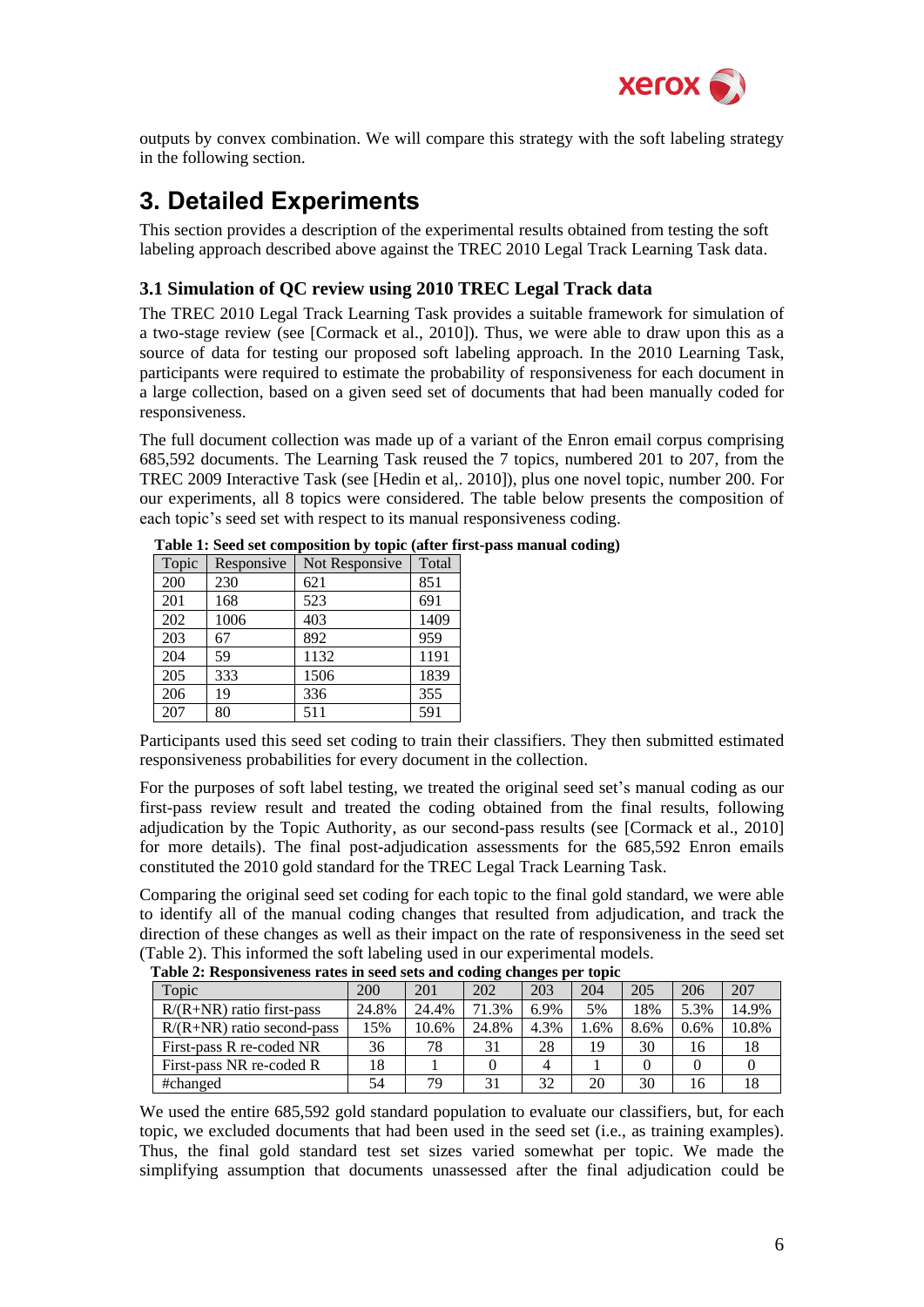

considered non-responsive; this assumption is partly motivated by the fact that the participants had the opportunity to bring more responsive documents into evidence during the appeal phase.

The classifiers presented in the following sections were built using logistic regression modeling – an approach identical to that used to generate the highest scores achieved in the TREC 2010 Legal Track Learning Task [Cormack et al., 2010]. Similar results were observed for classifiers built using PLSA modeling as well. Thus, these logistic regression classifiers serve as reasonable state-of-the-art baseline models for this experimental context.

### **3.2 Soft labeling symmetric model compared to binary standard model**

In the figure below, the M1 models are trained using the original first-pass seed set coding, and the M2 models are trained using the same documents, but with post-adjudication secondpass coding. The M3 models are symmetric soft-labeled models, tuned using parameter  $\alpha$ ranging from 0 to 1. With  $\alpha=1$ , the M3 soft label model is equal to the M1 model; with  $\alpha=0$ , M3 models are equal to M2 models. The curve in Figure 1 illustrates the MAP (mean average precision) of each type of model, averaged across all 8 topics. It shows that, on average, M3 models outperform both M1 models and M2 models (with  $\alpha$ =0.75), and we found that this holds true across all of the individual topics as well, with the exception of topic 205.





Surprisingly, we observed that M1 models outperform M2 models on average, and for 6 of the 8 topics individually. It is counterintuitive that M2 models, which are coded along the same lines as the gold standard evaluation sets, are unable to discriminate responsive and nonresponsive documents more effectively than their M1 counterparts. We hypothesize that this results from the fact that adjudication favored responsive to non-responsive coding changes, which lowered rates of responsiveness. With fewer responsive documents available for training, M2 model performance suffered. In other words, even with standard binary coding, annotating borderline documents as responsive, rather than narrowly considering them nonresponsive, provides valuable information to the classifier.

#### **3.3 Soft labeling models: symmetric versus asymmetric**

Figure 2 compares symmetric and asymmetric soft labeling models. The green curve provides the averaged MAP of the soft-labeled symmetric models. The blue curve provides the same measures for the asymmetric models with  $\alpha$  ranging from 0 to 1 and  $\beta$  set to 0.9. The strongest models are observed at approximately  $\alpha = 0.75$  for both types, but the asymmetric model outperforms the symmetric model at that point. Results show average improvements of 7.2% on MAP (relative) and 4% on the average NDCG (normalized discounted cumulative gain). While the figure reports only the macro-average of MAP, a statistical significance test (onetailed Wilcoxon T test) was applied on the set of 8 (paired) observations corresponding to the 8 topics, leading to a rejection of the null hypothesis (median difference between the pairs is zero) at a significance level of 0.01.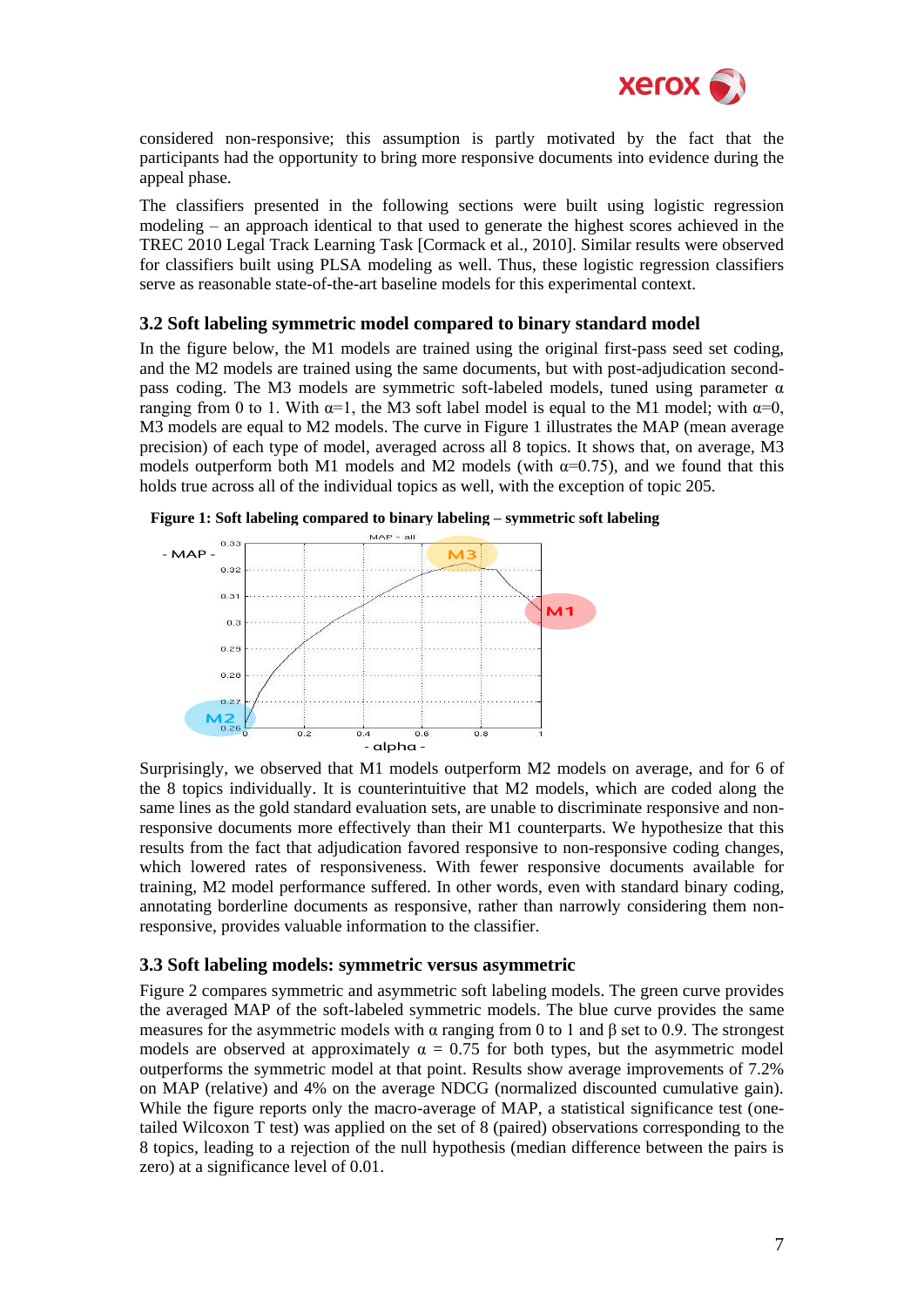





### **3.4 Soft labeling versus late fusion**

The comparison of classification performance for the symmetric soft labeling and the late fusion strategies is given in Figure 3. We compared these because they use only one parameter  $\alpha$ ) for combining both sources of coding. Recall that a late fusion model (denoted as M5 in the Figure) uses convex combination with  $\alpha \in [0, 1]$  to combine the classifier scores of the M1 and M2 models. MAP averages across all topics are presented on the left in Figure 3 for the late fusion M5 model and on the right for the symmetric soft labeling M3 model. The best M3 soft label model, occurring at approximately  $\alpha = 0.75$ , outperforms the late fusion model. The asymmetric soft labeling approach (not represented on the figure) gives a relative improvement of 2.5% with respect to the late fusion strategy, as far as average MAP is concerned.



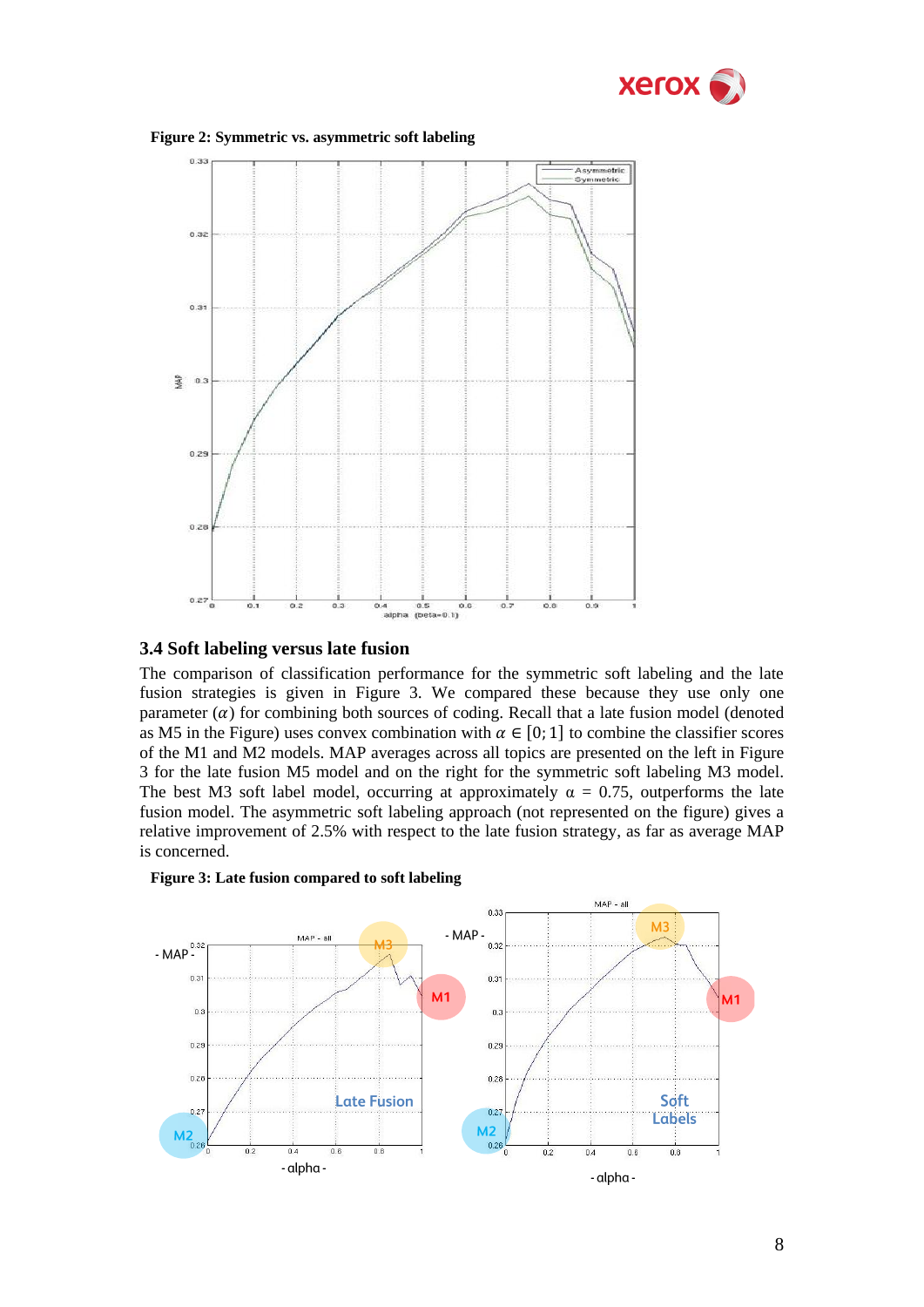

## **4. Related Work**

Related research falls into three main categories: 1) studies on soft or "fuzzy" labeling of training samples, 2) studies on the detection and correction of coding errors, and 3) studies on the use of multiple classifiers and/or training sample weighting.

Outside the context of document review for litigation, soft or fuzzy labeling approaches to text classification are commonly considered when training samples are not coded with "hard" yes/no assessments. This approach is appropriate in situations where labeling experts are given the option of choosing several categories for their assessments or when they are asked to supply an indication of the degree of certainty they would attach to their judgments. Soft or fuzzy modeling is also used in situations where multiple reviewers code the same documents. In the above cases, the fuzzy labels are generally provided directly by the labeling expert or they are obtained by taking the mean of multiple reviewers' scores and normalizing. [Thiel et al., 2007] present a fuzzy-input fuzzy-output Support Vector Machine approach that both accepts and produces fuzzy labels.

[Ipeirotis et al., 2013] also explore issues involving multiple sources of labeling for training data, but they focus on the distinct challenge of incorporating repeated labeling to improve training for supervised learning classifiers. Online outsourcing systems for labeling, such as Amazon Mechanical Turk, can provide multiple low-cost, non-expert labels for training samples, but very often this results in noisy labeling. [Ipeirotis et al., 2013] propose more complex repeated labeling strategies and illustrate the benefit of carefully selecting the items in the samples to be labeled repeatedly. Beyond majority voting, which is the simplest method for integrating multiple labelers' judgments, "probabilistic labels," similar to soft labels, are used to model the uncertainty of labelers' judgments.

When simple yes/no labeling is being used but manual correction is too expensive to apply to all coded documents, processes are needed to automatically detect and correct labeling errors. In some cases, a distinction can readily be made between higher and lower quality assessments. For instance, there may be a clear segregation of high-quality samples coded by experienced subject matter experts and low-quality samples coded by junior reviewers, as in [Malik and Bhardwaj, 2011]. These authors addressed the problem of noisy training data for news article classification, proposing that samples with high-quality labels from expert journalist reviewers be used to automatically correct lower quality labels. Their method uses classifier predictions, from classifiers built using only high-quality labeled samples, and clustering to extend high-quality labels to noisy lower quality samples.

There are, however, many occasions when no a priori assumptions can reasonably be made regarding the quality of the training samples. [Fukumoto and Suzuki, 2004] present a method for coping with this by first identifying potentially erroneously coded samples using Support Vector Machines (SVM). Those samples are removed from the training set in order to build a classifier of higher quality that is, in turn, used to generate predictions for the eliminated samples. They employ a loss function based on the entropy of the posterior class distribution to either validate the original manual coding for the potentially erroneously coded samples or to assign a corrected label based on the model predictions.

In the context of text classification, [Esuli and Sebastiani, 2009] present three methods for detecting and correcting likely mislabeled data in classifier training samples. These methods involve using the trained models (or a committee of models, in the spirit of a "boosting algorithm" family) together with their associated confidence scores to identify inconsistency between the original and predicted labels. Our work differs from these approaches in that we act upstream in the process, before classifier training, by implementing a new coding scheme that combines labels generated at different phases of the training sample review, independent of any specific classification method.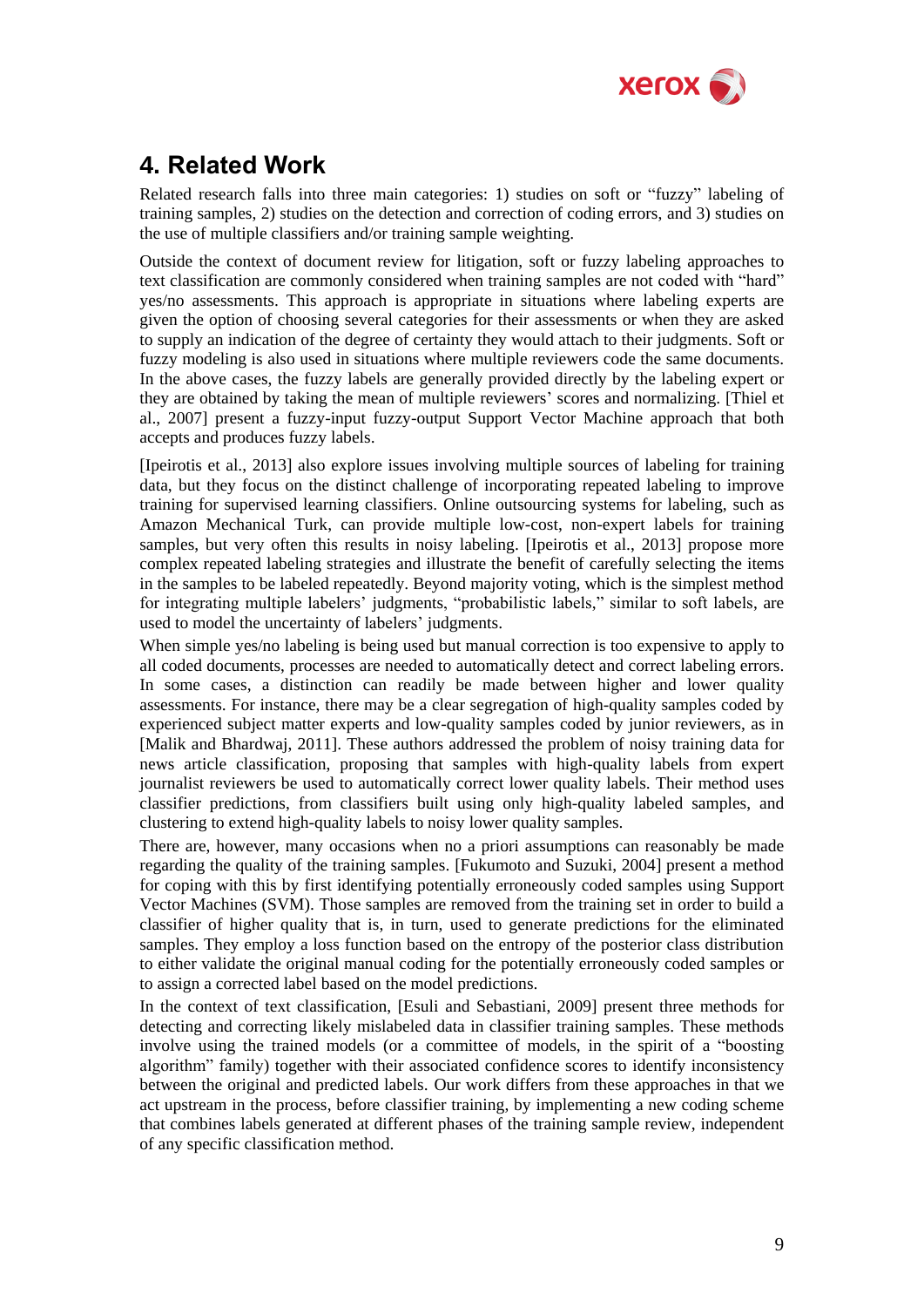

The most common approach for incorporating multiple labels in training samples is to use binary codes together with weighting strategies. The weighting is generally achieved by duplicating certain documents within the training set or by applying multiplying weights to sample features before or during the classifier learning phase. Weighting techniques can be coupled with multi-stage or cascading classification  $-i.e.,$  using a first stage classifier whose output is used by a second stage classifier. This technique can be used for "boosting" the learning algorithm [Schapire, 2003]. The boosting strategy involves utilizing several classifiers sequentially, successively weighting the training samples to place the greatest emphasis on items that have been misclassified most often by preceding classifiers. The thinking is that items that have been misclassified before are more difficult to classify. Thus, they are boosted in importance via reweighting for the next classifier in the sequence. This approach could be adopted in the context of classification for e-discovery document review as well, by both reincorporating documents whose coding has been updated and duplicating those documents to highlight the correct treatment. However, these "hard to classify" documents in a responsiveness review may be genuinely ambiguous or arguable, because they contain both responsive and non-responsive language. If so, duplicating those items in the training may simply lead to more confusion for the classifier.

## **5. Conclusion**

In this paper we examined soft labeling for multi-pass document review as a means of addressing the issue of reviewer disagreement and coding conflict in manual document review. The central idea motivating this approach is the recognition that disagreement among reviewers regarding the coding for certain documents need not be viewed simply as noise to be corrected in training and testing data via burdensome QC. On the contrary, it may be possible to take advantage of coding discrepancies to obtain extra information about the text of these documents that can be utilized to enhance classifier performance.

Our experiments using soft labeling models to classify Enron data from the 2012 TREC Legal Track support this idea. They show that allowing the classifier to learn from "partially responsive" soft-labeled documents leads to superior results over training without QC or training with binary codes that have simply been updated categorically following the multipass review process. In fact, our experiments indicate that there are occasions when simply using updated binary coding, as given by the final level of review, can result in poorer performance than using the original "incorrect" labels. In practice it is often difficult, if not impossible, to discriminate reliably between pure human coding errors and cases of true ambiguity or arguable document coding. Our method does not attempt to make this distinction, but, regardless of the sources of coding conflicts, our experiments indicate that "multi-coded" documents can serve as effective tools for enhancing the training and results of machine learning classifiers.

### **6. References**

**Ipeirotis, P.G., Provost, F. , Sheng, V. and Wang, J. (2013).** *"Repeated Labeling Using Multiple Noisy Labelers".* Data Mining and Knowledge Discovery pp. 1-40, March 16, 2013.

**Nelson, Eli. (2011).** "*The False Dichotomy of Relevance: The Difficulty of Evaluating the Accuracy of Discovery Review Methods Using Binary Notions of Relevance*". In Proc. of DESI IV workshop on Setting Standards for Searching Electronically Stored Information. ICAIL 2011 June 6, Pittsburgh PA.

**Barnett, T., Godjevac, S., Renders, J. M., Privault, C., Schneider J. and Wickstrom, R. (2009).** *"Machine Learning Classification for Document Review"*, In Proc. of the DESI III workshop on Setting Standards for Searching Electronically Stored Information. ICAIL 2009 Twelfth International Conference on Artificial Intelligence and Law, Barcelona, Spain.